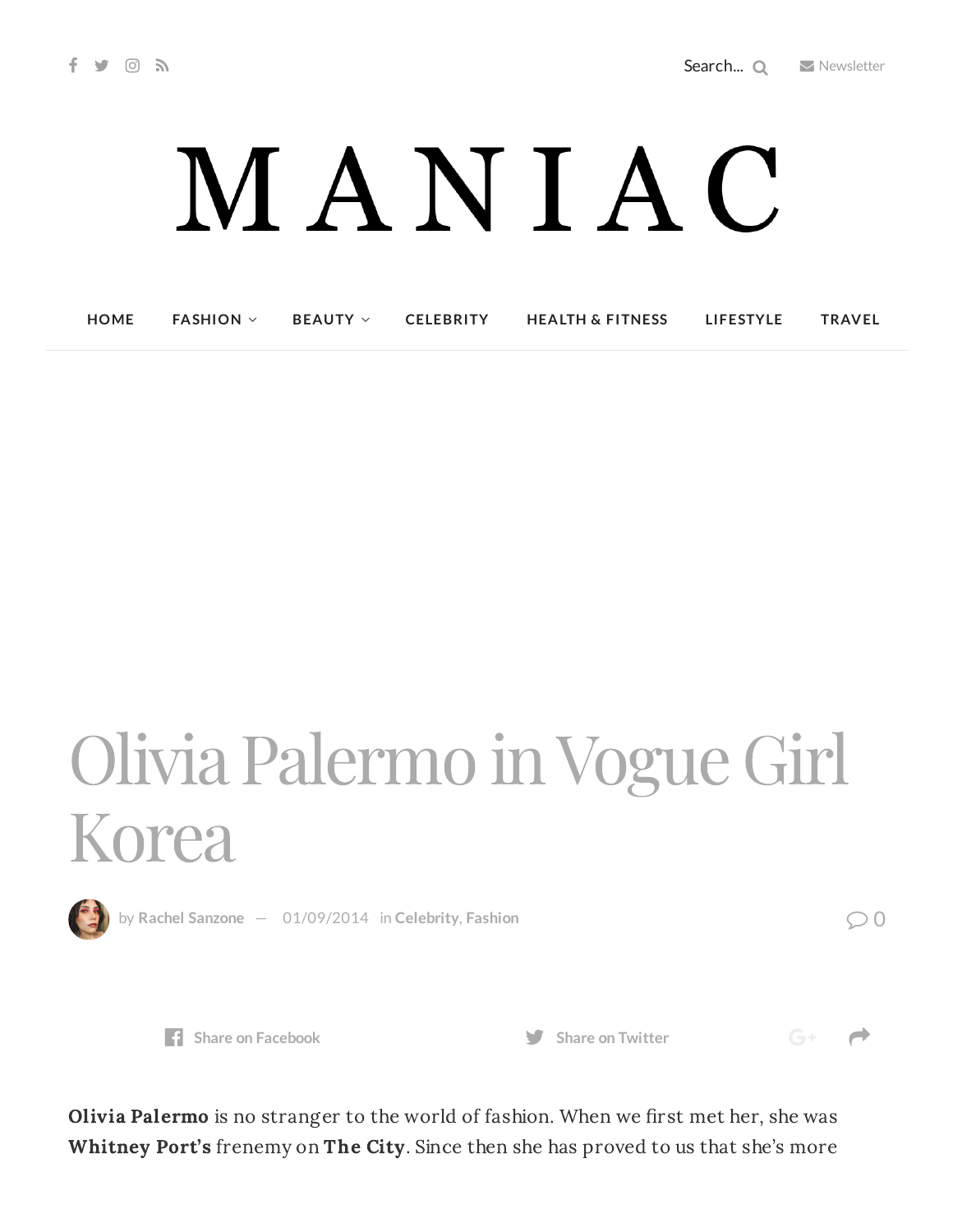than just another reality show alumni from MTV. She is a socialite, an actress and a fashion icon. She has appeared in campaign after campaign and we can't stop drooling over her equally as gorgeous beau.

Now she is seen in the September issue of **Voque Girl Korea**. With outfits designed by Jill Stuart, including a gorgeous array of her bags, Palermo masters on-the-go style. Staying true to Palermo's feminine style, Eric Guillemain captures her in pleated skirts, tailored coats, classic prints and more for this effortless shoot. If only getting ready was this easy for all of us.

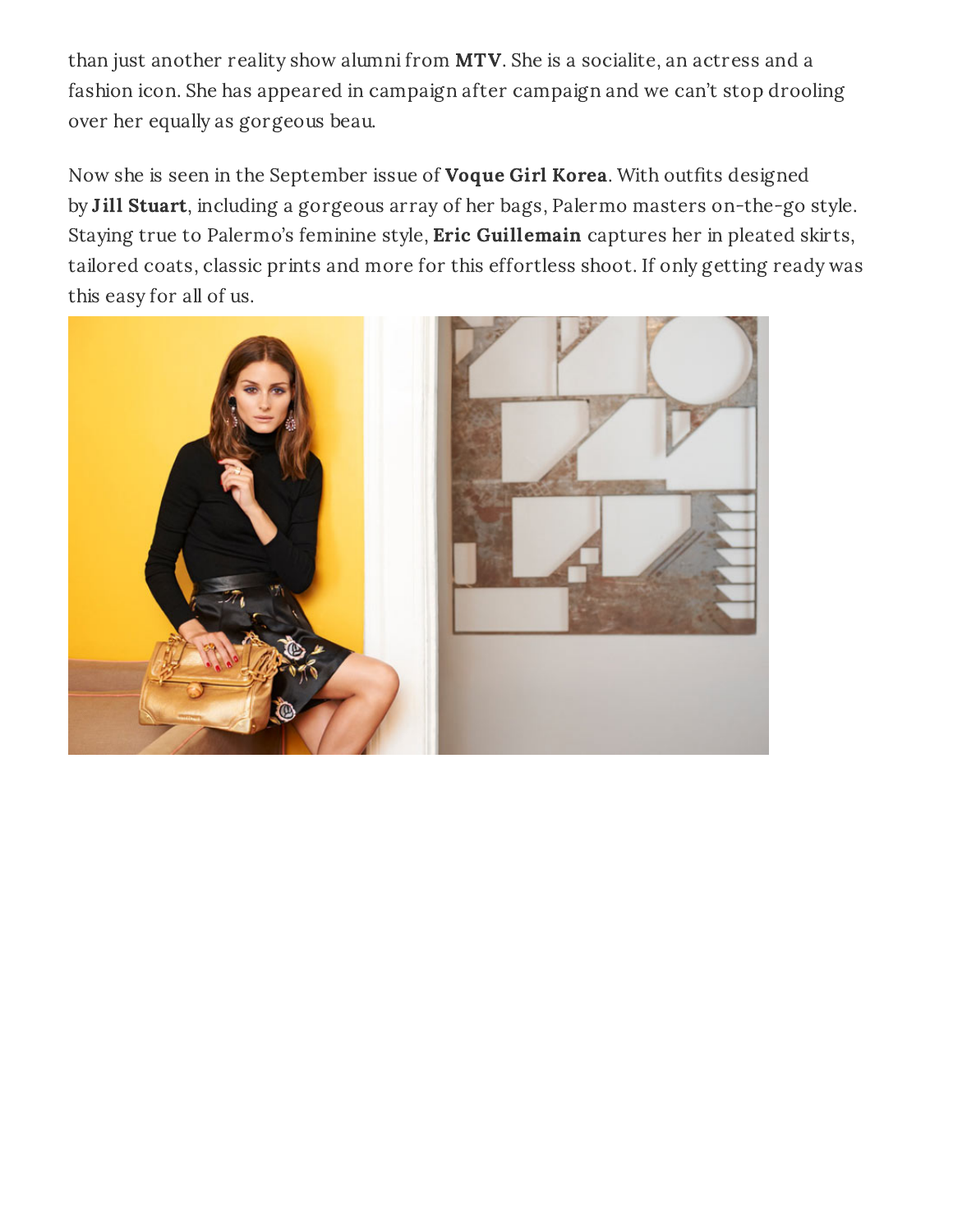



|  | Tags: celeb | Fashion | Olivia Palermo | Vogue Korea |
|--|-------------|---------|----------------|-------------|
|--|-------------|---------|----------------|-------------|

**Previous Post**

**Next Post**

**Wedding Bells for Mr. and Mrs. Ryan [Reynolds](http://maniacmagazine.com/culture/celebrity-culture/wedding-bells-for-mr-and-mrs-ryan-reynolds/)**

**Felix Llamog [Fashion](http://maniacmagazine.com/locations/miami/felix-llamog-fashion/)**

**Rachel [Sanzone](http://maniacmagazine.com/author/rachel/)** I believe when you're pretty on the inside, you're pretty on the outside but you can't beat that perfect shade of lipstick and eyelashes as big as your dreams.  $Q \times in 0$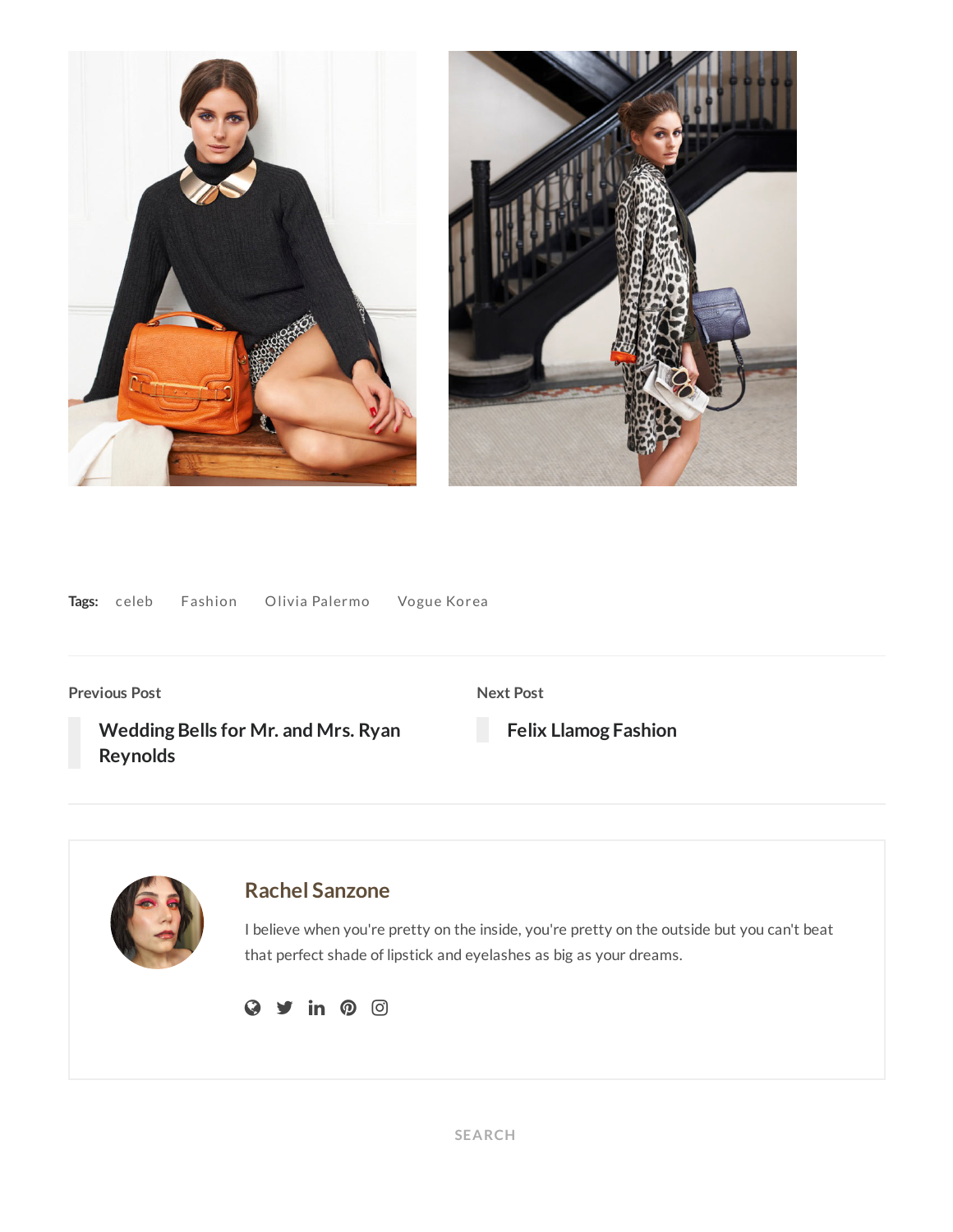|  |  |                            |  | Go to the Customizer > JNews: Social, $L = \textcircled{B}$ MANIAC MAGAZINE $\equiv$ ing, to connect your Instagram account. |     |           |        |            |  |
|--|--|----------------------------|--|------------------------------------------------------------------------------------------------------------------------------|-----|-----------|--------|------------|--|
|  |  |                            |  |                                                                                                                              |     |           |        |            |  |
|  |  | <b>FACEBOOK WE TWITTER</b> |  |                                                                                                                              | [O] | INSTAGRAM | $\sim$ | <b>RSS</b> |  |

| <b>Categories</b>        |                             |                              |  |  |  |  |
|--------------------------|-----------------------------|------------------------------|--|--|--|--|
| Art                      | <b>Fashion</b>              | <b>Maniac TV</b>             |  |  |  |  |
| <b>Articles</b>          | <b>Fashion Week</b>         | Miami                        |  |  |  |  |
| <b>Beauty</b>            | <b>Feature</b>              | <b>Music</b>                 |  |  |  |  |
| <b>Behind The Scenes</b> | <b>Guides</b>               | <b>New York</b>              |  |  |  |  |
| <b>Blog</b>              | <b>Health</b>               | Pittsburgh                   |  |  |  |  |
| Celebrity                | <b>Health &amp; Fitness</b> | <b>Profiles</b>              |  |  |  |  |
| Celebrity                | <b>Home Decor</b>           | <b>Real Estate</b>           |  |  |  |  |
| <b>Cover Stories</b>     | <b>Jet Set</b>              | <b>Serial Dater</b>          |  |  |  |  |
| Culture                  | Life & Love                 | <b>Sex And Relationships</b> |  |  |  |  |
| Dining                   | Locations                   | <b>Street Chic</b>           |  |  |  |  |
| Entertainment            | Los Angeles                 | <b>Technology</b>            |  |  |  |  |
| <b>Events</b>            | <b>Maniac Kids</b>          |                              |  |  |  |  |

## **Tags**

April [Huba](http://maniacmagazine.com/tag/april-hubal/)l [Art](http://maniacmagazine.com/tag/art/) Ashley [Boynes](http://maniacmagazine.com/tag/ashley-boynes-shuck/) Ashley Boynes-Shuck [beauty](http://maniacmagazine.com/tag/beauty-2/) [Behind-the-scenes](http://maniacmagazine.com/tag/behind-the-scenes/) [Blog](http://maniacmagazine.com/tag/blog/) [blogger](http://maniacmagazine.com/tag/blogger/) [Celebrity](http://maniacmagazine.com/tag/celebrity/) [Clothes](http://maniacmagazine.com/tag/clothes/) [cosmetics](http://maniacmagazine.com/tag/cosmetics/) [Couture](http://maniacmagazine.com/tag/couture/) [Event](http://maniacmagazine.com/tag/event/) [Events](http://maniacmagazine.com/tag/events/) Fa[shion](http://maniacmagazine.com/tag/fashion/) Fashion [Week](http://maniacmagazine.com/tag/fashion-week/) [Food](http://maniacmagazine.com/tag/food/) [ha](http://maniacmagazine.com/tag/hair/)ir [Home](http://maniacmagazine.com/tag/home/) Home [Decor](http://maniacmagazine.com/tag/home-decor/) Ka[therine](http://maniacmagazine.com/tag/katherine-reel/) Reel [Lady](http://maniacmagazine.com/tag/lady-gaga/) Gaga [makeup](http://maniacmagazine.com/tag/makeup/) [Mania](http://maniacmagazine.com/tag/maniac-magazine/)c Maniac Blog Maniac [Exchange](http://maniacmagazine.com/tag/maniac-exchange/) Maniac Magazine

M [i](http://maniacmagazine.com/tag/miami-2/) i i material de la citat de la citat de la citat de la citat de la citat de la citat de la citat de la cit<br>La citat